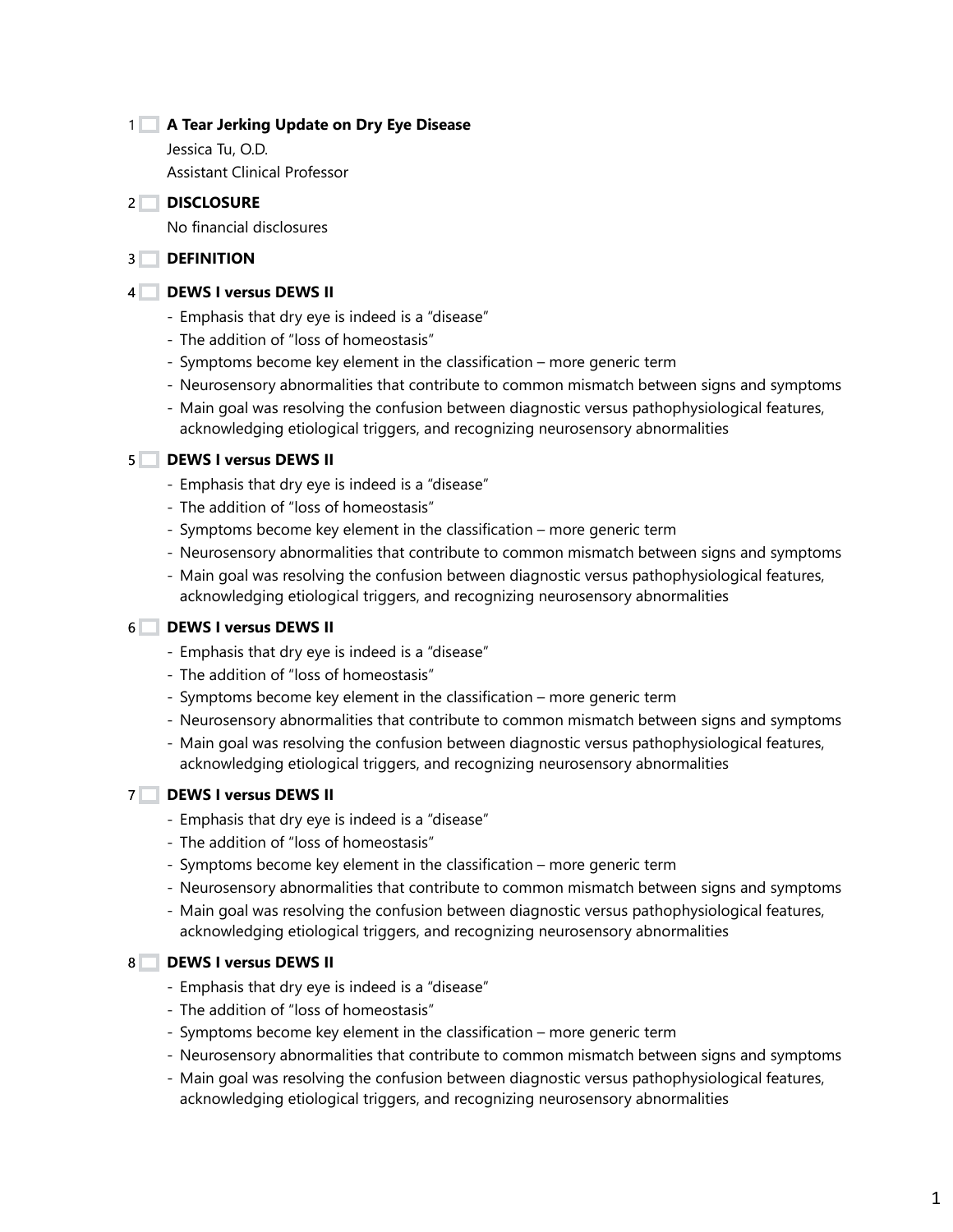| 9               | <b>DEWS II</b><br>TFOS DEWS II Definition and Classification Report (2017)                                                                                                       |
|-----------------|----------------------------------------------------------------------------------------------------------------------------------------------------------------------------------|
| 10 <sup>°</sup> | <b>DRY EYE DISEASE</b>                                                                                                                                                           |
| 11 <sup>1</sup> | <b>ANATOMY OF THE TEAR FILM</b>                                                                                                                                                  |
| 12              | <b>CLASSIFICATION OF DRY EYE</b>                                                                                                                                                 |
| 13              | <b>CLASSIFICATION OF DRY EYE</b>                                                                                                                                                 |
| 14              | <b>CLASSIFICATION OF DRY EYE</b><br>TFOS DEWS II Definition and Classification Report (2017)                                                                                     |
| 15 <sup>2</sup> | <b>CLASSIFICATION OF DRY EYE</b><br>TFOS DEWS II Definition and Classification Report (2017)                                                                                     |
| 16              | <b>CLASSIFICATION OF DRY EYE</b>                                                                                                                                                 |
| 17 <sup>1</sup> | <b>OSMOLARITY</b><br>- Offers objective numerical output<br>- Tear osmolarity threshold of 308 mOsm/L = discriminates between normal and DED<br>- Hyperosmolarity = > 308 mOsm/L |
| 18              | <b>OSMOLARITY</b>                                                                                                                                                                |
| 19              | <b>INFLAMMATION</b>                                                                                                                                                              |
| 20 <sub>1</sub> | <b>INFLAMMATION</b>                                                                                                                                                              |
|                 | The cycle of dry eye disease Allergan, Inc (2005)                                                                                                                                |
| 21              | <b>DRY EYE DISEASE</b>                                                                                                                                                           |
| 22              | <b>EPIDEMIOLOGY</b>                                                                                                                                                              |
| 23              | <b>EPIDEMIOLOGY</b><br><b>ENVIRONMENTAL FACTORS</b>                                                                                                                              |
|                 | 24 EPIDEMIOLOGY<br><b>TODAY'S DIGITAL WORLD</b>                                                                                                                                  |
| 25 <sup>2</sup> | <b>EPIDEMIOLOGY</b><br><b>TODAY'S DIGITAL WORLD</b>                                                                                                                              |
| 26              | <b>EPIDEMIOLOGY</b><br><b>TODAY'S SURGICAL WORLD</b>                                                                                                                             |
| $27$ $\Box$     | <b>EPIDEMIOLOGY</b><br><b>TODAY'S SURGICAL WORLD</b>                                                                                                                             |
| 28              | <b>SOFT VERSUS</b><br><b>GAS PERMEABLE LENSES</b>                                                                                                                                |
| 29              | <b>EPIDEMIOLOGY</b>                                                                                                                                                              |

♀ **VERSUS**♂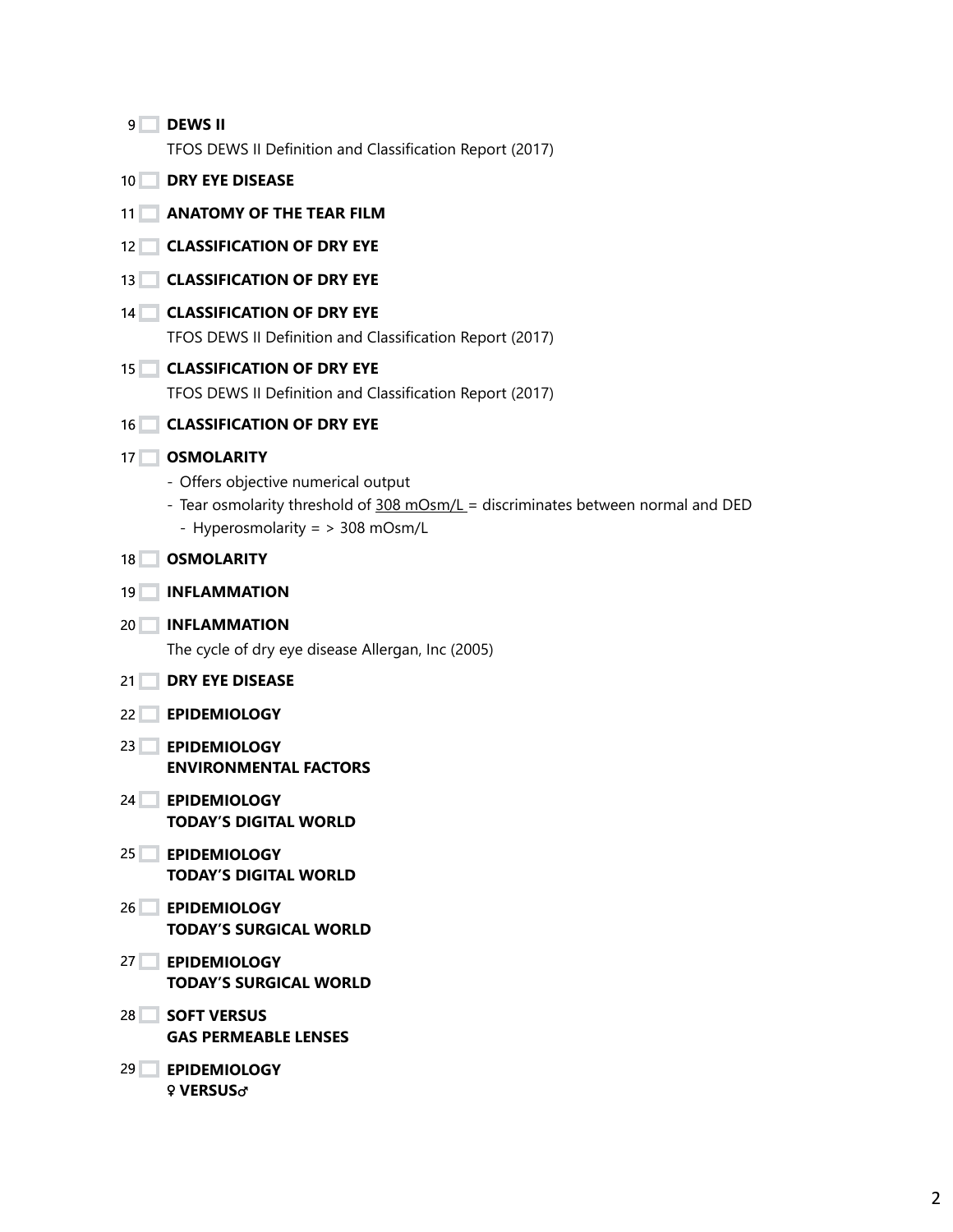|    | 30 EPIDEMIOLOGY<br><b>9 VERSUS</b> <sub>O</sub>     |
|----|-----------------------------------------------------|
|    | <b>31 DRY EYE DISEASE</b>                           |
|    | 32 QUESTIONNAIRES                                   |
|    | <b>33 QUESTIONNAIRES</b>                            |
|    | <b>34 DRY EYE AND CL</b><br><b>CORNEAL STAINING</b> |
|    | <b>35 DRY EYE AND CL</b><br><b>CORNEAL STAINING</b> |
|    | <b>36 DRY EYE AND CL</b><br><b>CORNEAL STAINING</b> |
|    | <b>37 DRY EYE AND CL</b><br><b>CORNEAL STAINING</b> |
|    | 38 TEARLAB                                          |
|    | 39 TEARLAB                                          |
|    | 40 INFLAMMADRY                                      |
| 41 | <b>NINFLAMMADRY</b>                                 |
|    | 42 <b>INFLAMMADRY</b>                               |
|    | 43 TEARSCAN MICRO-ASSAY                             |
| 44 | <b>TEARSCAN MICRO-ASSAY</b>                         |
| 45 | <b>KERATOGRAPH</b>                                  |
|    | 46 KERATOGRAPH<br><b>JENVIS DRY EYE REPORT</b>      |
|    | 47 KERATOGRAPH<br><b>CRYSTAL TEAR REPORT</b>        |
|    | 48 LIPIVIEW                                         |
|    | 49 LIPIVIEW<br><b>MEIBOMIAN IMAGING</b>             |
|    | 50 LIPIVIEW<br><b>LIPID LAYER THICKNESS</b>         |
|    | 51 LIPIVIEW<br><b>AUTOMATED BLINK ANALYSIS</b>      |
|    | 52 MEIBOMIAN GLAND EVALUATOR (MGE)                  |
|    | 53 DRY EYE DISEASE                                  |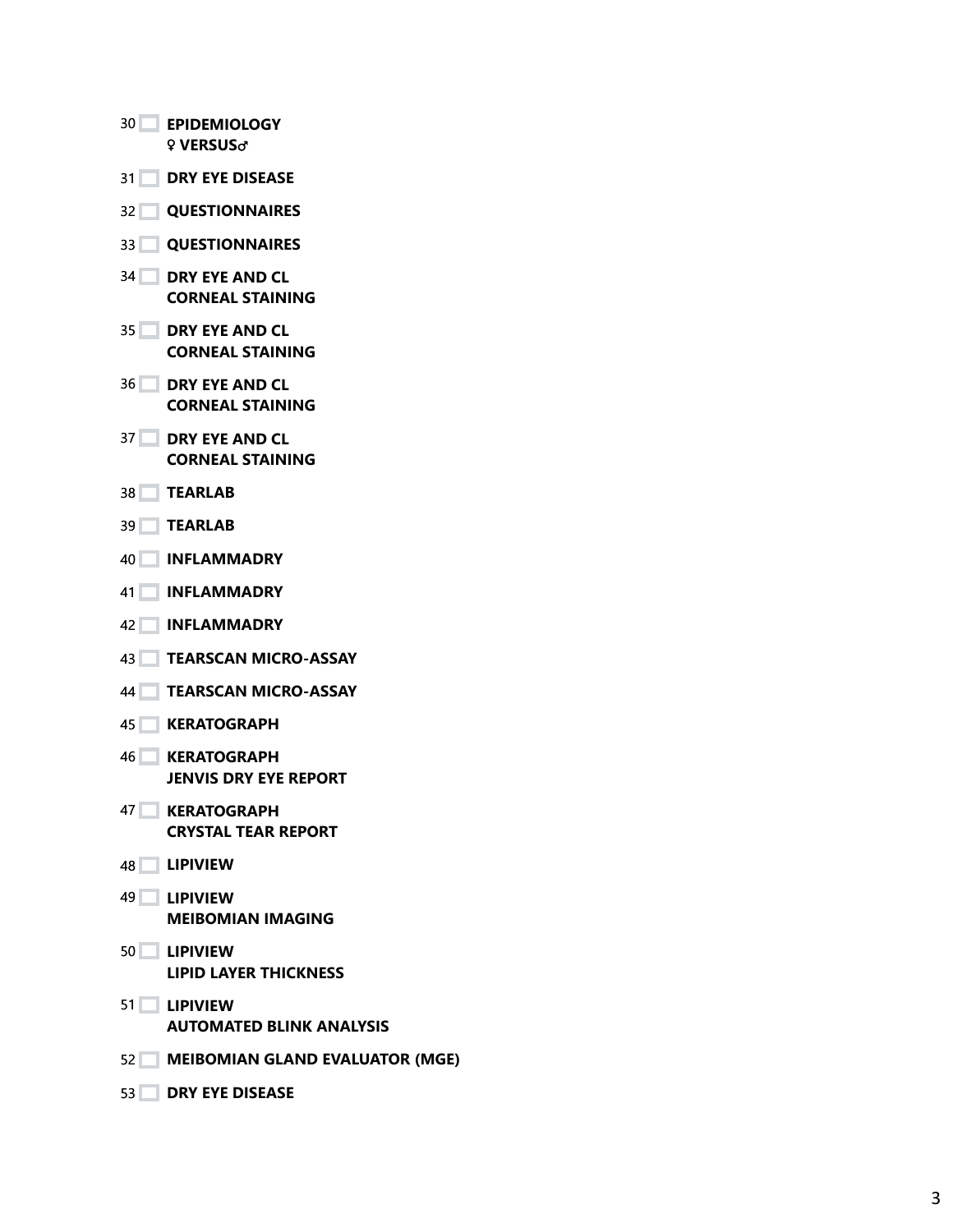|                 | 54 DRY EYE AND<br><b>CONTACT LENSES</b>                                   |
|-----------------|---------------------------------------------------------------------------|
|                 | 55 DRY EYE AND CL<br><b>WHY DO WE CARE?</b>                               |
|                 | 56 DRY EYE AND CL<br><b>WHY DO WE CARE?</b>                               |
|                 | 57 DRY EYE AND CL<br><b>WHY DO WE CARE?</b>                               |
|                 | 58 DRY EYE AND CL<br><b>WHY DO WE CARE?</b>                               |
|                 | 59 DRY EYE AND CL<br><b>WHY DO WE CARE?</b>                               |
|                 | 60 DRY EYE AND CL<br><b>MEIBOMIAN GLANDS</b>                              |
|                 | 61 DRY EYE AND CL<br><b>OCULAR SURFACE</b>                                |
|                 | 62 DRY EYE AND CL<br><b>OCULAR SURFACE</b>                                |
|                 | 63 DRY EYE AND CL                                                         |
|                 | 64 DRY EYE AND CL<br>LID WIPER EPITHELIOPATHY (LWE)                       |
|                 | <b>65 DRY EYE AND CL</b><br>LID WIPER EPITHELIOPATHY                      |
|                 | 66 DRY EYE AND CL<br>LID WIPER EPITHELIOPATHY                             |
| 67 <sup>°</sup> | <b>DRY EYE AND CL</b><br><b>FRICTION - GPC</b>                            |
|                 | 68 DRY EYE AND CL<br><b>CORNEAL STAINING</b>                              |
|                 | 69 DRY EYE AND CL                                                         |
|                 | 70 DRY EYE AND CL<br><b>MATERIALS</b><br><b>AOSA Allergan Competition</b> |
|                 | 71 DRY EYE AND CL<br><b>MATERIALS</b>                                     |
|                 | 72 DRY EYE AND CL<br><b>MATERIALS</b>                                     |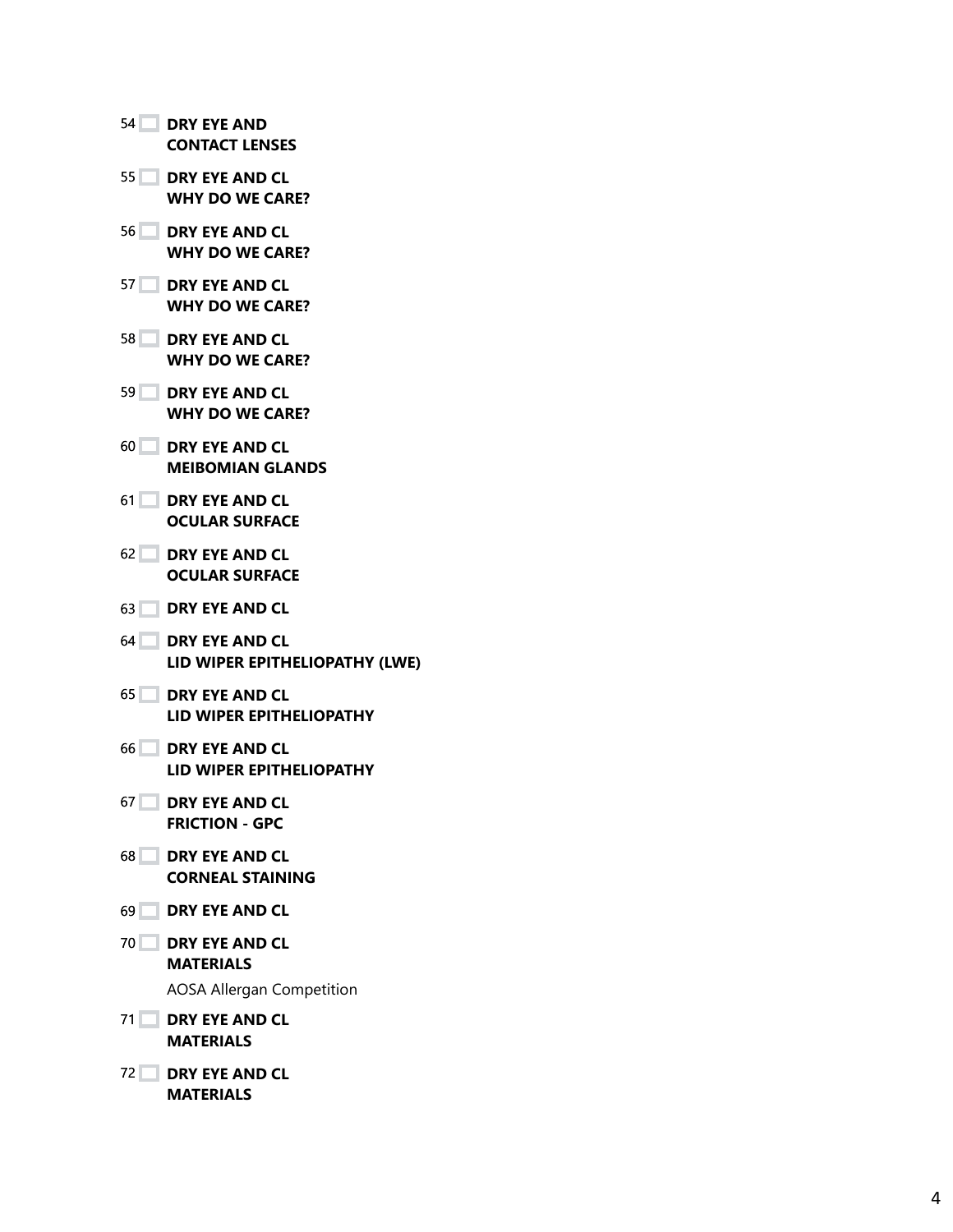JNJ VisionCare

- **DRY EYE AND CL MATERIALS DRY EYE AND CL MATERIALS** JNJ VisionCare **DRY EYE AND CL SOLUTIONS DRY EYE AND CL SOLUTIONS** www.StainingGrid.com **DRY EYE AND CL SOLUTIONS DRY EYE AND CL SOLUTIONS DRY EYE AND CONTACT LENSES DRY EYE DISEASE**
- **PATIENT EDUCATION**
- 82 DIETARY RECOMMENDATIONS
- **COMPLIANCE**
- **ARTIFICIAL TEARS**
- **ARTIFICIAL TEARS FOR CONTACT LENSES**
- **ANTI-INFLAMMATORY MEDICATION**
- **RESTASIS**
- **XIIDRA**
- **ANTI-HISTAMINE MEDICATION**
- **AUTOLOGOUS SERUM EYEDROPS**
- **AUTOLOGOUS SERUM EYEDROPS**
- **AMNIOTIC MEMBRANE**
- **PUNCTAL OCCLUSION PLUGS**
- **PUNCTAL OCCLUSION PLUGS**
- **MEIBOMIAN GLAND TREATMENT**